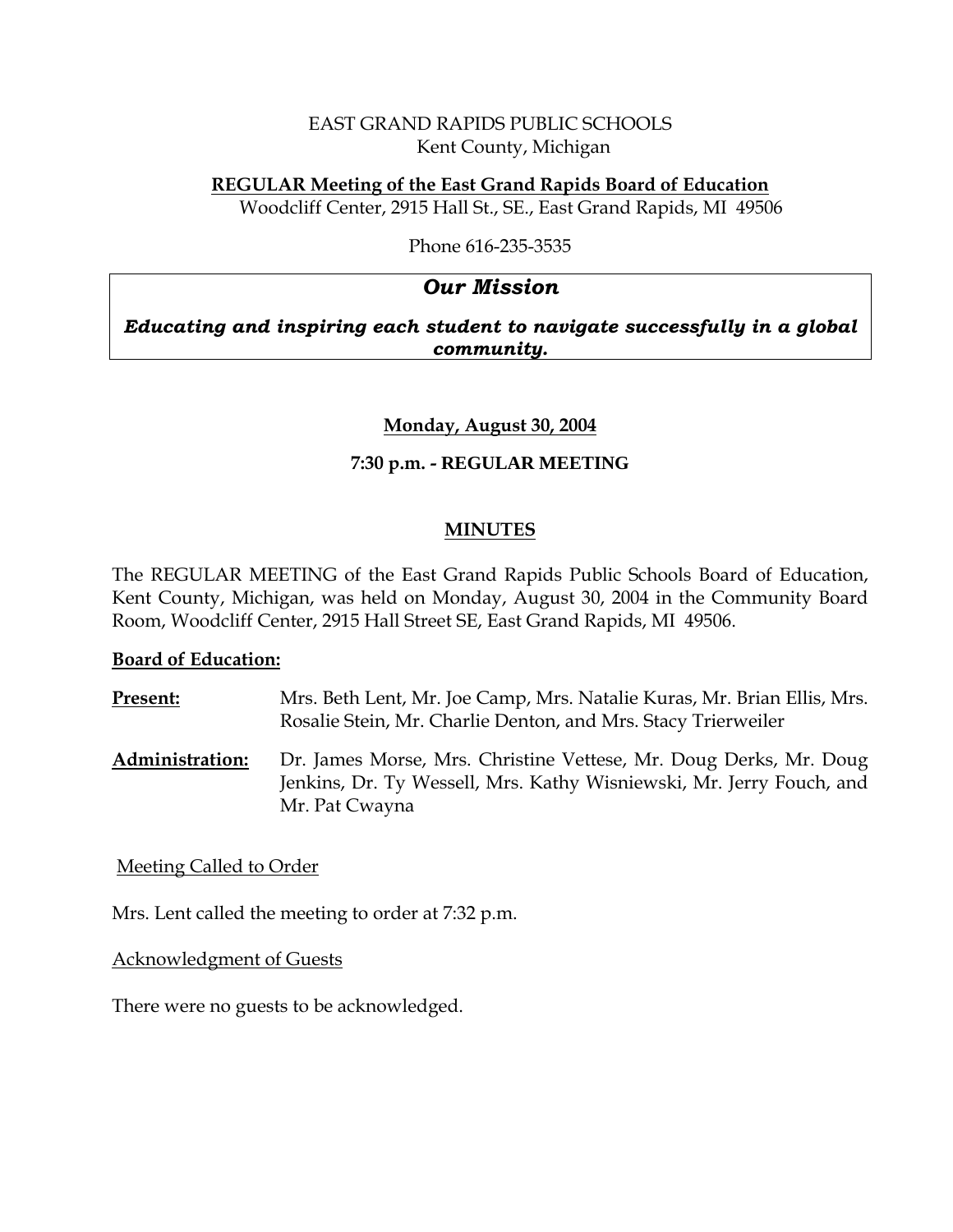REGULAR BOARD MEETING August 30, 2004 Page 2

#### Public Comments

There were no public comments.

## Recognition of the East Grand Rapids High School MHSAA Boys Class B 2004 State Championship Lacrosse Team – Dr. James Morse and Mr. Jerry Fouch

Mr. Fouch stated Lacrosse is the second largest team in the schools. He also said that the coaches are top quality and they have done a good job with this program. Adam Vincent (Asst. Coach) discussed the high school and middle school programs. He said that the future looks bright and the team will remain competitive.

Dr. Morse, Mr. Jerry Fouch and Mrs. Beth Lent presented certificates to Coach Vincent to distribute to the following coaches and team members of the 2004 Lacrosse State Championship team: Rick DeBlasio, Adam Vincent and Cam Keyes (Coaches) and the players: Joey Barss, David Baxter, Wade Begrow, Max Bissell, Daniel Boylan, Adam Brant, Daniel Catzere, Alexander Cisler, Eric Haslinger, Julian Heidenreich, David Handorp, Chris Idema, John Kotwick, Robert Leonard, John Littlejohn, Wyatt Martin, Ryan Mc "Aleenan, John Mc Call, Steven Norton, Tyler Oates, Michael Pinckney, Douglass Price, Niiko Rautiola, Joseph Scheltema, Paul Schelatema, Robert Schriefer, John Sprague, Eric Syverson, Nick Thompson, Bryant Tuthill, Reid Van Gelderen, James Welch and William Wismer.

### Communications to and from the Board

The Board received a thank you card from David Ghareeb for the book donation in memory of his father and also a thank you card from Stacy Trierweiler and family for the book donation in memory of her father-in-law.

### *Action Items – Consent Agenda:*

| Background: | In order to save time during the meeting, we are using a      |
|-------------|---------------------------------------------------------------|
|             | Consent Agenda. Items in the Consent Agenda include those     |
|             | that are considered routine or have been previously discussed |
|             | by the Board of Education. Any Board Member may request to    |
|             | have any item removed for a separate discussion and vote.     |
|             |                                                               |

Recommendation: Motion to approve items in the Consent Agenda Numbers 6 through  $9$ 

Approval of Minutes of Organizational MEETING of 7/01/04 (Enclosure #6)

Approval of Payment of Bills for June and July (Enclosure #7)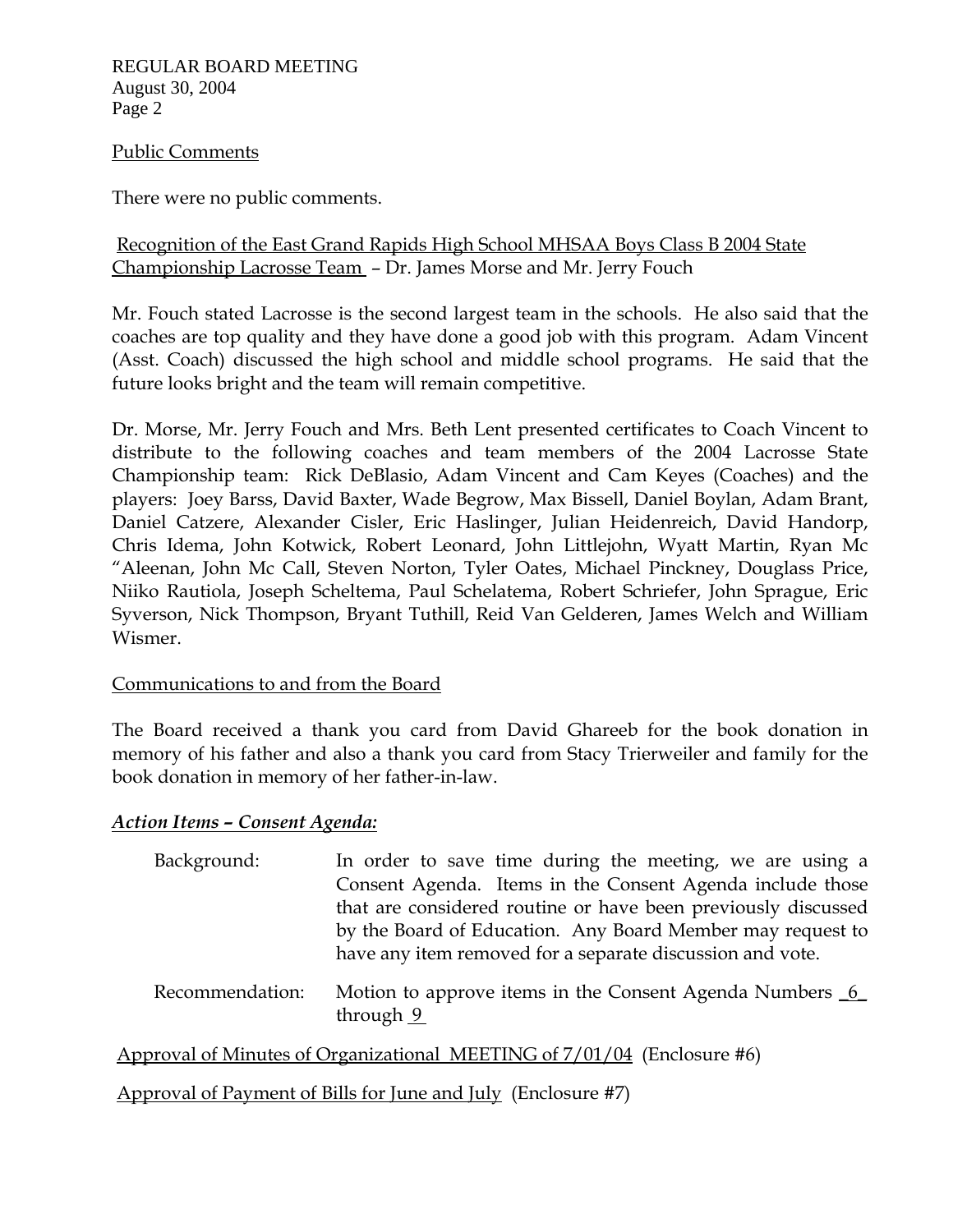### Approval of Overnight Student Activities

In accordance with Board of Education Policy #7490, the district has various trips and overnight athletic and student activities as outlined in Enclosure #8 for approval by the Board. (Enclosure #8) Additional trips were added from the High School and Wealthy elementary school.

Approval of Unpaid Medical/Childcare Leave of Absence – Mrs. Janice Yates (Enclosure #9)

Under the provisions of the Master Agreement in Article 15, Section M, Mrs. Janice Yates is requesting an unpaid medical/childcare leave of absence for the 2004-05 school year.

Mr. Camp moved to approve Consent Agenda Items #6-9. Mrs. Kuras seconded the motion. Motion passed 7-0.

### *Other Action Items:*

### Appoint Delegate Representatives to MASB Fall Conference Delegate Assembly

The Michigan Association of School Boards' 2004 Delegate Assembly is meeting at the annual 2004 Fall Conference at the Amway Grand Hotel in Grand Rapids on Friday, November 5, 2004. Three delegates may be appointed to represent the East Grand Rapids Board of Education. (Enclosure #10)

Mrs. Trierweiler moved to appoint Mr. Camp, Mrs. Kuras and Mrs. Stein as delegates to the MASB 2004 Delegate Assembly. Mr. Denton seconded the motion. Motion passed 7-0.

### Approval of Region 3 Candidate for the MASB Board of Directors Three-Year Term

Official ballots must be returned to MASB by September 3, 2004, to participate in the MASB Board of Directors Election. Two candidates, James Dittmer (nominated by Mason-Lake ISD) and Laurie A. Gibson (nominated by Vestaburg Community Schools), have been nominated to represent our region, Region 3.

Mrs. Lent explained that she proposes voting for Mr. Dittmer as he has more years of service and more knowledge of school boards and will represent us well. Mrs. Stein moved to approve Mr. Dittmer as the candidate to represent Region 3 on the MASB Board of Directors. (Enclosure #11) Mr. Denton seconded the motion. Motion passed 7-0. Motion passed 7-0.

### Approval of Refunding of Bonds

Based on current interest rates, it is advantageous for the district to authorize refunding of bonds. Estimates indicate a savings in excess of one million for taxpayers.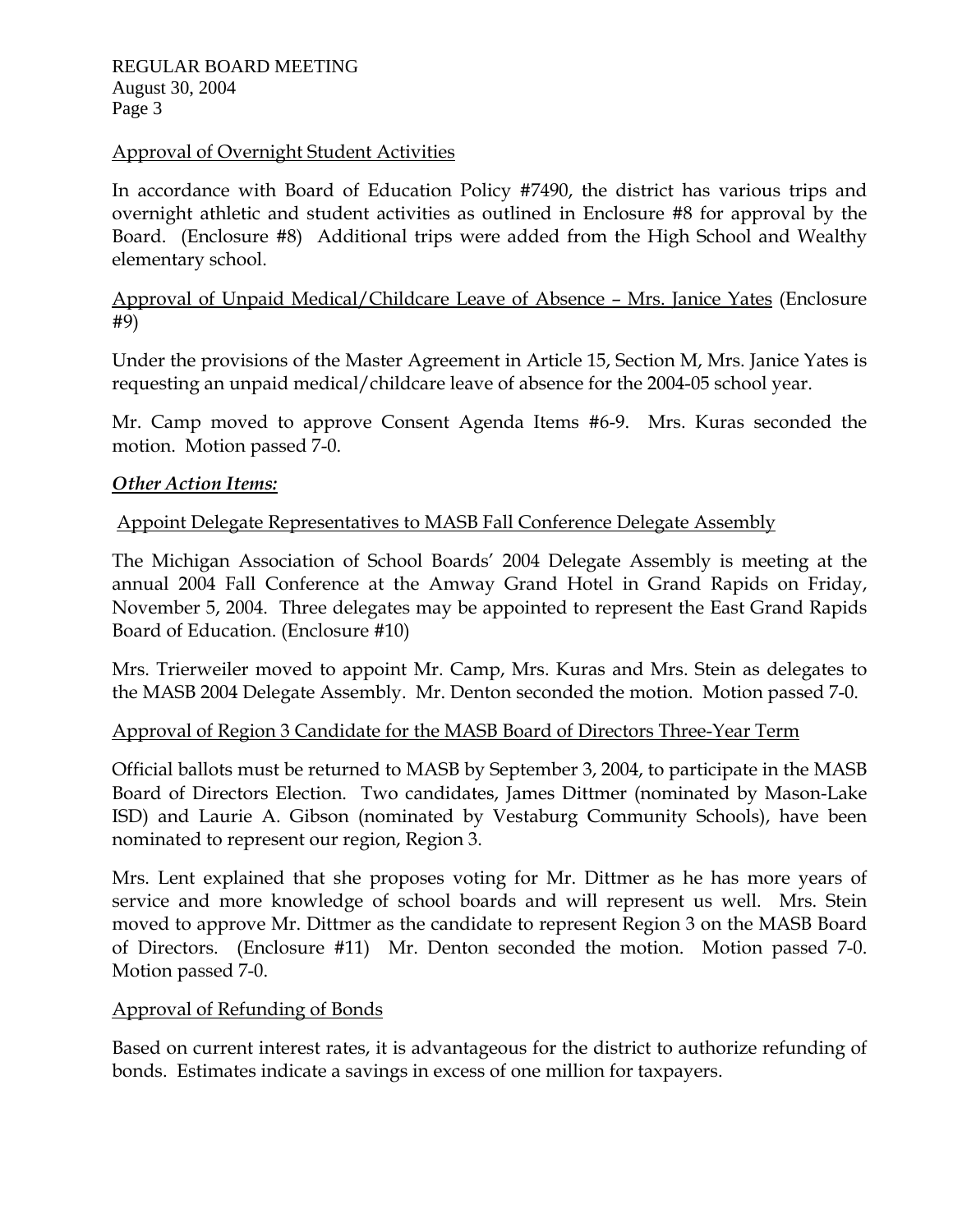Mr. Camp moved to approve the Finance Committee recommendation that the Board of Education adopt a resolution authorizing the refunding of bonds. Mrs. Trierweiler seconded the motion. Motion passed 7-0.

## Approval of Wealthy Parking Lot Bids

Request for proposals were sent out for repaving of Wealthy Elementary parking lot as a result of the coal bin and smoke stack demolition. (Enclosure #13)

Mr. Camp moved to approve the Finance Committee recommendation that the Board of Education authorize the lowest bidder, Key Construction, to complete the repaving at Wealthy Elementary. Mrs. Kuras seconded the motion. Motion passed 7-0.

Second Reading and Approval of Revised Board Policy #8332 – Hazing (Enclosure #14)

The Board had a first reading of revised Board Policy #8332 – Hazing, at the Organizational meeting on July 1, 2004.

Mr. Camp moved to approve revised Board Policy #8332 – Hazing, as recommended by the Board Policy Committee and the Superintendent. Mrs. Trierweiler seconded the motion. Motion passed 7-0.

Resolution Tentatively Designating the Regular Election Date for the District and Authorization for Publication of the Notice of Public Hearing

Due to election consolidation, election law requires the school district to adopt a resolution designating the date it will hold it's regular election. The Board must also approve the Publication of the Notice of Public Hearing regarding the election date. (Enclosure #15)

Mr. Denton moved to approve the tentative designation of May as the annual election for the Board of Education and to approve the Publication of Notice of Public Hearing. Mrs. Trierweiler seconded the motion. Motion passed 7-0.

### *Administrative Reports:*

**Superintendent** 

Opening of School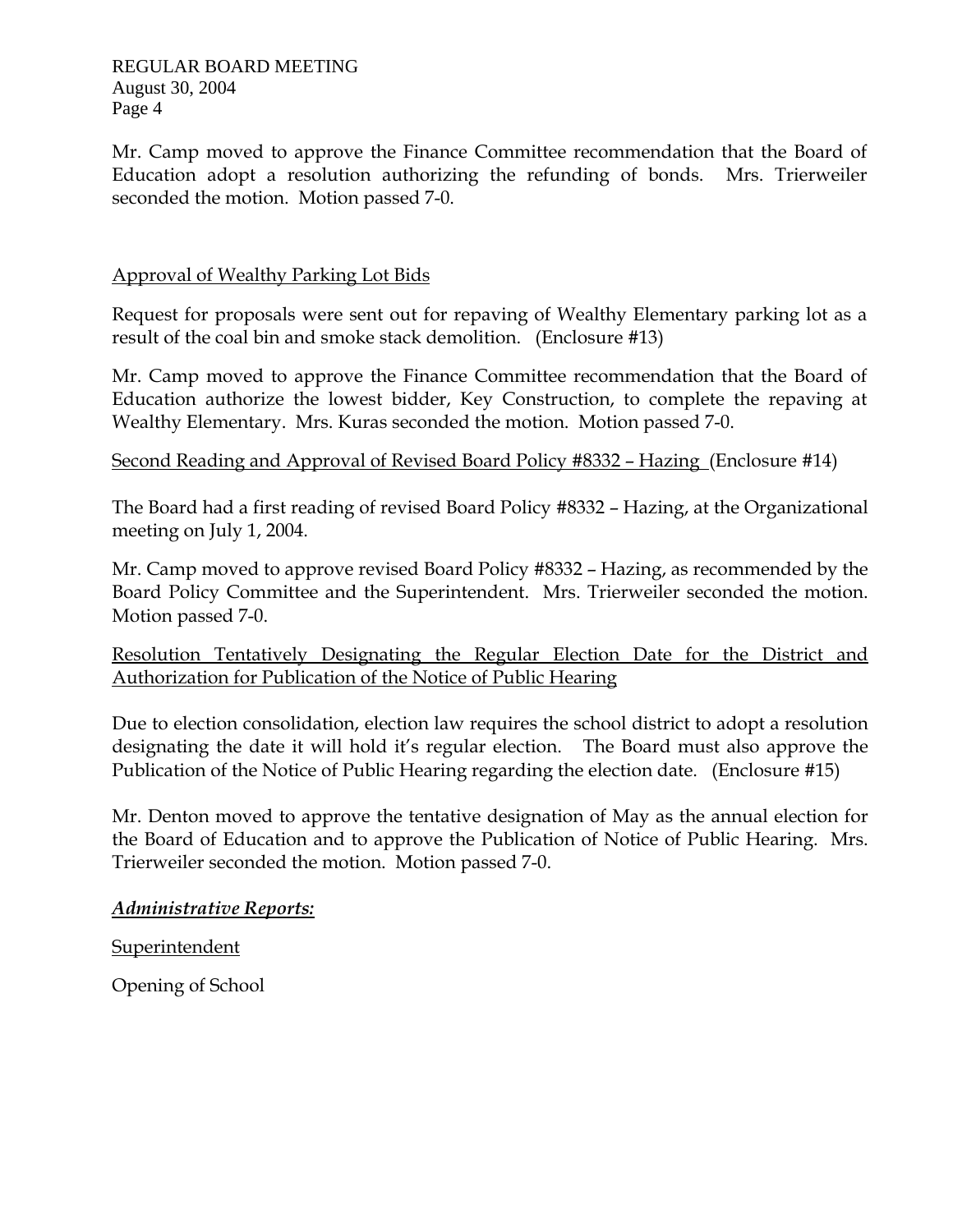REGULAR BOARD MEETING August 30, 2004 Page 5

Dr. Morse stated that the opening staff meeting today was the best one we have had in years! Thanks to Christine Vettese for all of her work. Mark Pullen received the Nicholas Plastics/Vi-Chem award for Science, Mathematics and Technology. The Excellence in Teaching Award was given to Bill Schram for the elementary and Mary Elderkin for secondary. Evon Roberts, the Secretary at the Middle School, was voted the Support Staff Person of the Year. Thanks also to the whole committee for all of their hard work. School starts tomorrow. The buildings look wonderful and students are excited. We are anticipating an enrollment of around 2900.

New Staff (Enclosure #16B)

Seven new staff members have been hired. They are all high quality outstanding people. Assistant Supt. for Business

#### State Aid Update

MASB sent memo out stating: There is no State Aid act in place yet. The memo outlined three points: 1) The School Aid Fund must be adequately supported with sustainable revenue that keeps pace with inflation. 2) Three years of no Foundation Grant growth plus three years of cuts have put Michigan's K-12 education system in peril. 3) School Aid cuts that selectively place the burden of revenue shortfalls on certain districts or programs are ultimately, a detriment to all districts and programs. Mr. Derks will send an e-mail to all Board members with a copy of the memo for review.

### Summer Projects

Mr. Derks provided a PowerPoint presentation on "What We Did On Your Summer Vacation". Work has been completed or is finishing up on: Lakeside Fascia, Breton Downs Tennis Courts, Middle School Locker Rooms, Team Room, High School "Camp-Stein-Morse" Crosswalk, Memorial Field Bleachers, Wealthy Smokestack Demolition, Wealthy Coal Bin demolition and parking lot repaving. Thanks to our Operations Staff – Patty Temple, Ed Visockis and Bill Kerr. Mr. Camp reminded everyone that all of the projects mentioned above have been completed with Sinking Funds not Operational Funds.

#### Assistant Supt. for Instruction

Strategic Plan

Mrs. Vettese stated that it is easy to make a plan and have it collect dust, but here in East we live with our plan. Great launch this morning at the all staff meeting, of the new Strategic Plan.

Curriculum Plan 2004-05 Mrs. Vettese handed out assignments for the Curriculum Plan for 2004-05.

Diversity Rally